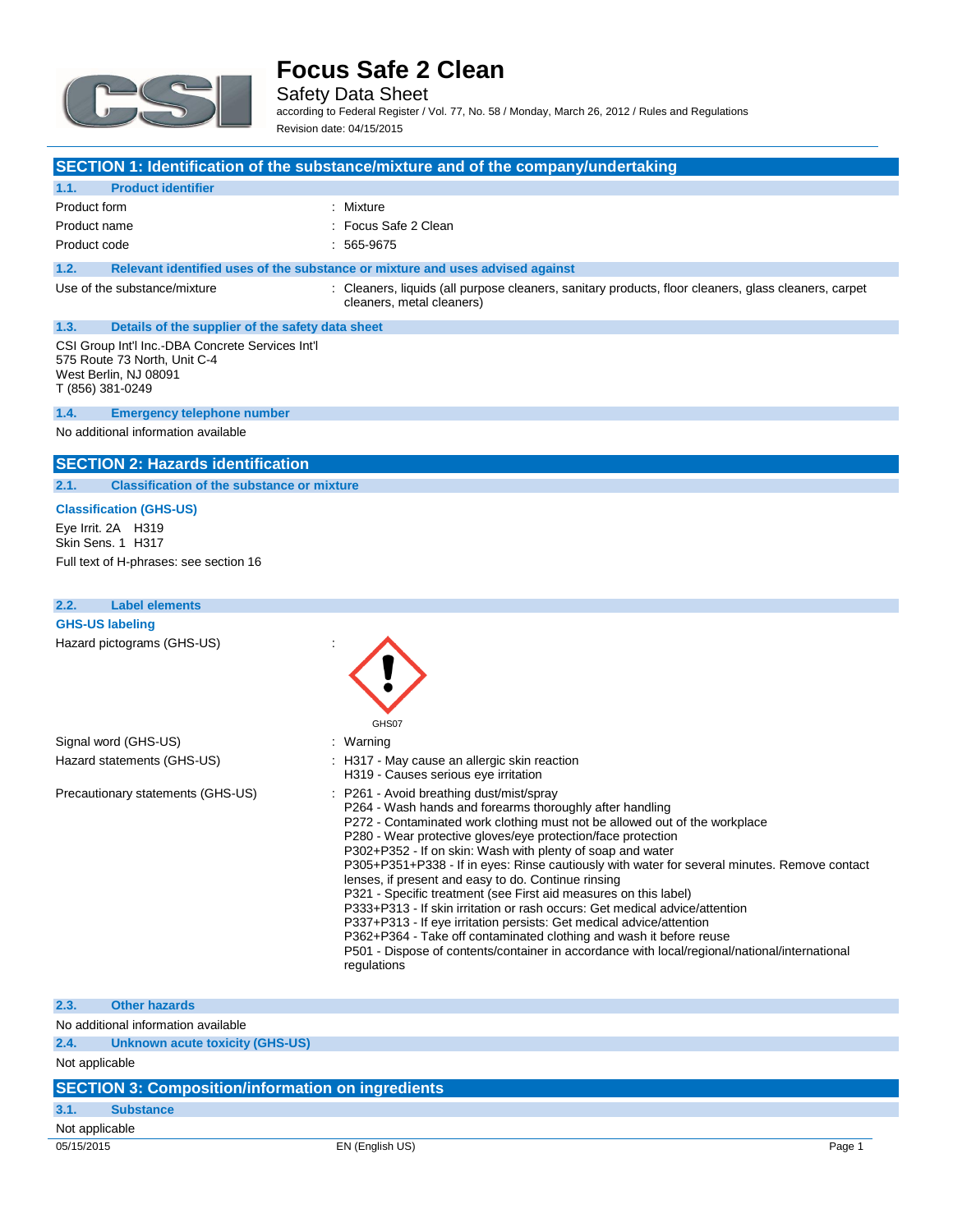### Safety Data Sheet

according to Federal Register / Vol. 77, No. 58 / Monday, March 26, 2012 / Rules and Regulations

| 3.2.<br><b>Mixture</b>                        |                           |               |                                                                                     |
|-----------------------------------------------|---------------------------|---------------|-------------------------------------------------------------------------------------|
| <b>Name</b>                                   | <b>Product identifier</b> | $\frac{9}{6}$ | <b>Classification (GHS-US)</b>                                                      |
| Hydrogen Peroxide, conc=35%, aqueous solution | (CAS No) 7722-84-1        | 10 - 20       | Skin Irrit. 2, H315<br>Eye Dam. 1, H318<br>STOT SE 3, H335<br>Aquatic Acute 2, H401 |
| (+)-limonene                                  | (CAS No) 5989-27-5        | $\prec$ '     | Flam. Lig. 3, H226<br>Skin Irrit. 2, H315<br><b>Skin Sens. 1, H317</b>              |

Full text of H-phrases: see section 16

| <b>SECTION 4: First aid measures</b>                                                                    |                                                                                                                                                                                                                                           |
|---------------------------------------------------------------------------------------------------------|-------------------------------------------------------------------------------------------------------------------------------------------------------------------------------------------------------------------------------------------|
| <b>Description of first aid measures</b><br>4.1.                                                        |                                                                                                                                                                                                                                           |
| First-aid measures general                                                                              | : Never give anything by mouth to an unconscious person. If you feel unwell, seek medical<br>advice (show the label where possible).                                                                                                      |
| First-aid measures after inhalation                                                                     | Allow victim to breathe fresh air. Allow the victim to rest.                                                                                                                                                                              |
| First-aid measures after skin contact                                                                   | Wash with plenty of soap and water. Wash contaminated clothing before reuse. If skin irritation<br>occurs: Get medical advice/attention. Specific treatment (see First aid measures on this label).<br>If skin irritation or rash occurs: |
| First-aid measures after eye contact                                                                    | : Rinse cautiously with water for several minutes. Remove contact lenses, if present and easy to<br>do. Continue rinsing. Immediately call a poison center or doctor/physician.                                                           |
| First-aid measures after ingestion                                                                      | : Rinse mouth. Do NOT induce vomiting. Obtain emergency medical attention.                                                                                                                                                                |
| 4.2.<br>Most important symptoms and effects, both acute and delayed                                     |                                                                                                                                                                                                                                           |
| Symptoms/injuries after inhalation                                                                      | : May cause an allergic skin reaction.                                                                                                                                                                                                    |
| Symptoms/injuries after skin contact                                                                    | : Causes skin irritation.                                                                                                                                                                                                                 |
| Symptoms/injuries after eye contact                                                                     | : Causes serious eye damage.                                                                                                                                                                                                              |
| 4.3.<br>Indication of any immediate medical attention and special treatment needed                      |                                                                                                                                                                                                                                           |
| No additional information available                                                                     |                                                                                                                                                                                                                                           |
| <b>SECTION 5: Firefighting measures</b>                                                                 |                                                                                                                                                                                                                                           |
| 5.1.<br><b>Extinguishing media</b>                                                                      |                                                                                                                                                                                                                                           |
| Suitable extinguishing media                                                                            | : Foam. Dry powder. Carbon dioxide. Water spray. Sand.                                                                                                                                                                                    |
| Unsuitable extinguishing media                                                                          | : Do not use a heavy water stream.                                                                                                                                                                                                        |
| 5.2.<br>Special hazards arising from the substance or mixture                                           |                                                                                                                                                                                                                                           |
| No additional information available                                                                     |                                                                                                                                                                                                                                           |
| 5.3.<br><b>Advice for firefighters</b>                                                                  |                                                                                                                                                                                                                                           |
| Firefighting instructions                                                                               | : Use water spray or fog for cooling exposed containers. Exercise caution when fighting any<br>chemical fire. Prevent fire-fighting water from entering environment.                                                                      |
| Protection during firefighting                                                                          | : Do not enter fire area without proper protective equipment, including respiratory protection.                                                                                                                                           |
| <b>SECTION 6: Accidental release measures</b>                                                           |                                                                                                                                                                                                                                           |
| Personal precautions, protective equipment and emergency procedures<br>6.1.                             |                                                                                                                                                                                                                                           |
| 6.1.1.<br>For non-emergency personnel                                                                   |                                                                                                                                                                                                                                           |
| Emergency procedures                                                                                    | : Evacuate unnecessary personnel.                                                                                                                                                                                                         |
| 6.1.2.<br>For emergency responders                                                                      |                                                                                                                                                                                                                                           |
| Protective equipment                                                                                    | : Equip cleanup crew with proper protection.                                                                                                                                                                                              |
| <b>Emergency procedures</b>                                                                             | : Ventilate area.                                                                                                                                                                                                                         |
| <b>Environmental precautions</b><br>6.2.                                                                |                                                                                                                                                                                                                                           |
| Prevent entry to sewers and public waters. Notify authorities if liquid enters sewers or public waters. |                                                                                                                                                                                                                                           |
| 6.3.<br>Methods and material for containment and cleaning up                                            |                                                                                                                                                                                                                                           |
| Methods for cleaning up                                                                                 | : Soak up spills with inert solids, such as clay or diatomaceous earth as soon as possible. Collect<br>spillage. Store away from other materials.                                                                                         |
| <b>Reference to other sections</b><br>6.4.                                                              |                                                                                                                                                                                                                                           |
|                                                                                                         |                                                                                                                                                                                                                                           |

See Heading 8. Exposure controls and personal protection.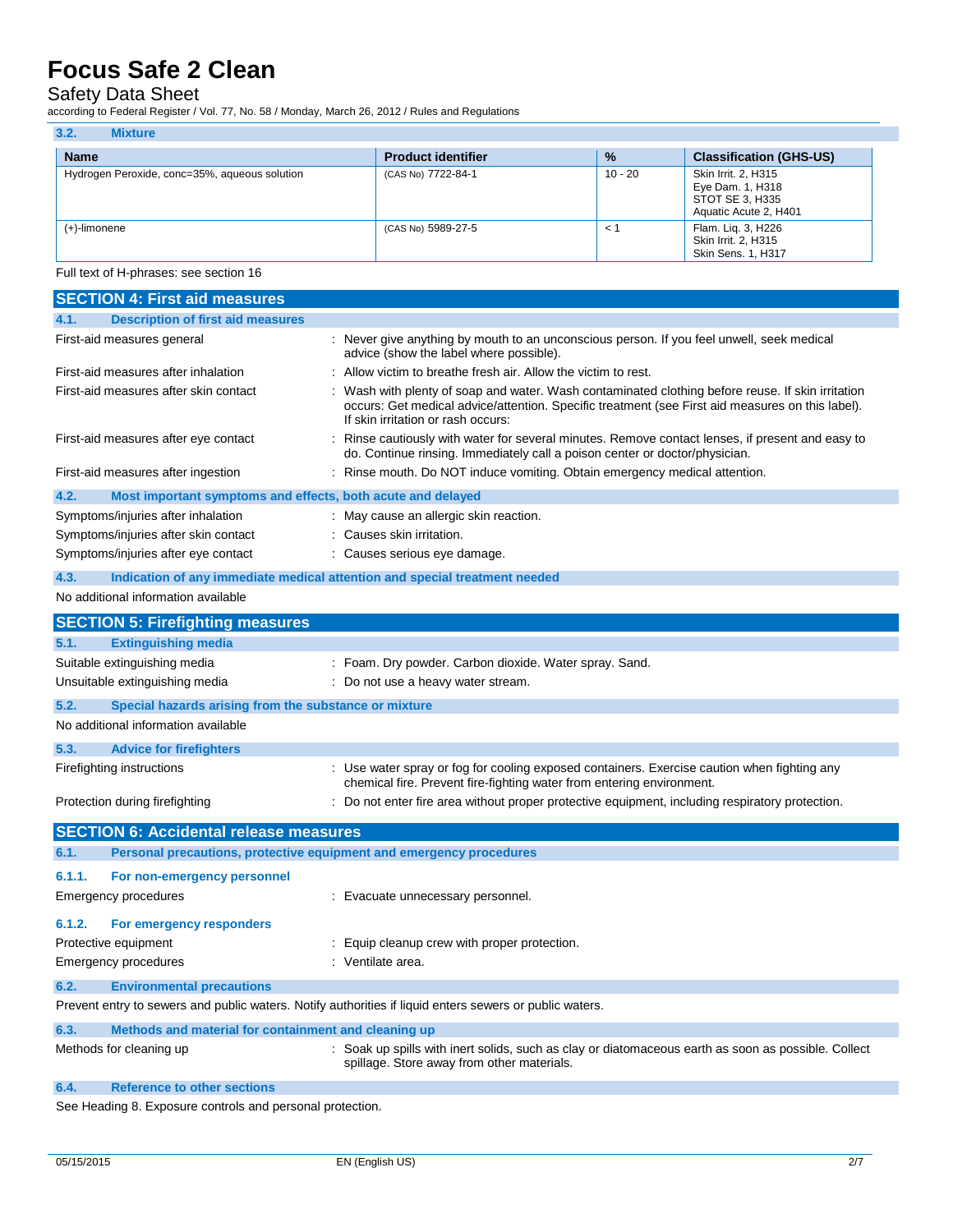## Safety Data Sheet

according to Federal Register / Vol. 77, No. 58 / Monday, March 26, 2012 / Rules and Regulations

| <b>SECTION 7: Handling and storage</b>                               |                                                                                                                                                                                                                                        |
|----------------------------------------------------------------------|----------------------------------------------------------------------------------------------------------------------------------------------------------------------------------------------------------------------------------------|
| <b>Precautions for safe handling</b><br>7.1.                         |                                                                                                                                                                                                                                        |
| Precautions for safe handling                                        | : Wash hands and other exposed areas with mild soap and water before eating, drinking or<br>smoking and when leaving work. Provide good ventilation in process area to prevent formation<br>of vapor. Avoid breathing dust/mist/spray. |
| Hygiene measures                                                     | : Wash hands and forearms thoroughly after handling. Contaminated work clothing should not be<br>allowed out of the workplace. Wash contaminated clothing before reuse.                                                                |
| 7.2.<br>Conditions for safe storage, including any incompatibilities |                                                                                                                                                                                                                                        |
| Storage conditions                                                   | : Keep only in the original container in a cool, well ventilated place away from heat, hot surfaces,<br>sparks, open flame and other ignition sources. No smoking. Keep container closed when not in<br>use.                           |
| Incompatible products                                                | Strong bases. Strong acids.                                                                                                                                                                                                            |
| Incompatible materials                                               | : Sources of ignition. Direct sunlight.                                                                                                                                                                                                |
| 7.3.<br>Specific end use(s)                                          |                                                                                                                                                                                                                                        |

No additional information available

## **SECTION 8: Exposure controls/personal protection 8.1. Control parameters Focus Safe 2 Clean** ACGIH Not applicable OSHA Not applicable **Hydrogen Peroxide, conc=35%, aqueous solution (7722-84-1)** ACGIH  $\vert$  ACGIH TWA (ppm) ACGIH ACGIH STEL (ppm) 1 ppm OSHA Not applicable **(+)-limonene (5989-27-5)** ACGIH Not applicable OSHA Not applicable

| 8.2.<br><b>Exposure controls</b> |                                                                            |
|----------------------------------|----------------------------------------------------------------------------|
| Personal protective equipment    | : Avoid all unnecessary exposure.                                          |
| Hand protection                  | : Wear protective gloves/eye protection/face protection protective gloves. |
| Eye protection                   | : Chemical goggles or safety glasses.                                      |
| Skin and body protection         | : Wear suitable protective clothing.                                       |
| Respiratory protection           | : Wear appropriate mask.                                                   |
| Other information                | Do not eat, drink or smoke during use.                                     |

| <b>SECTION 9: Physical and chemical properties</b>    |  |  |
|-------------------------------------------------------|--|--|
| Information on basic physical and chemical properties |  |  |
| $:$ Liquid                                            |  |  |
| : amber                                               |  |  |
| $:$ orange                                            |  |  |
| : No data available                                   |  |  |
| $: 4 - 5$                                             |  |  |
| : No data available                                   |  |  |
| : No data available                                   |  |  |
| : 212 - 220 °F                                        |  |  |
| $\therefore$ 200 °F                                   |  |  |
| : No data available                                   |  |  |
| : No data available                                   |  |  |
| : No data available                                   |  |  |
|                                                       |  |  |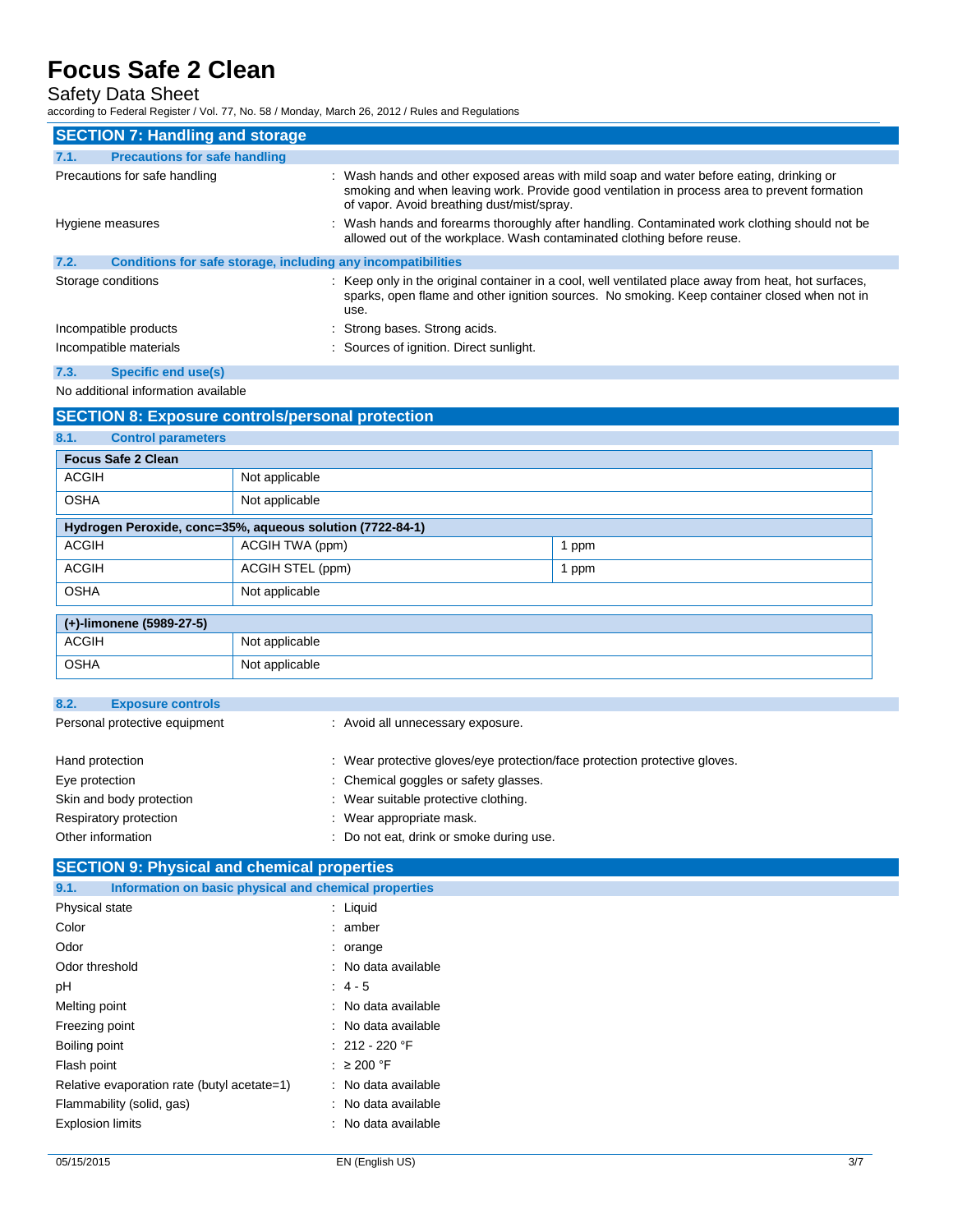## Safety Data Sheet

according to Federal Register / Vol. 77, No. 58 / Monday, March 26, 2012 / Rules and Regulations

| Explosive properties             | : No data available                                                                                                                   |
|----------------------------------|---------------------------------------------------------------------------------------------------------------------------------------|
| Oxidizing properties             | : No data available                                                                                                                   |
| Vapor pressure                   | : No data available                                                                                                                   |
| Relative density                 | : 1.03                                                                                                                                |
| Relative vapor density at 20 °C  | : Same as water                                                                                                                       |
| Solubility                       | : Soluble in water.<br>Water: Solubility in water of component(s) of the mixture :<br>$\bullet$ ( $\bullet$ ) $\bullet$ ( $\bullet$ ) |
| Log Pow                          | : No data available                                                                                                                   |
| Log Kow                          | : No data available                                                                                                                   |
| Auto-ignition temperature        | : No data available                                                                                                                   |
| Decomposition temperature        | : No data available                                                                                                                   |
| Viscosity                        | : No data available                                                                                                                   |
| Viscosity, kinematic             | : No data available                                                                                                                   |
| Viscosity, dynamic               | : No data available                                                                                                                   |
| 9.2.<br><b>Other information</b> |                                                                                                                                       |

No additional information available

|                  | <b>SECTION 10: Stability and reactivity</b>          |
|------------------|------------------------------------------------------|
| 10.1.            | <b>Reactivity</b>                                    |
|                  | No additional information available                  |
| 10.2.            | <b>Chemical stability</b>                            |
|                  | Stable under normal conditions. Not established.     |
| 10.3.            | <b>Possibility of hazardous reactions</b>            |
| Not established. |                                                      |
| 10.4.            | <b>Conditions to avoid</b>                           |
|                  | Direct sunlight. Extremely high or low temperatures. |
| 10.5.            | <b>Incompatible materials</b>                        |
|                  | Strong acids. Strong bases.                          |
| 10.6.            | <b>Hazardous decomposition products</b>              |
|                  | Fume, Carbon monoxide, Carbon dioxide,               |
|                  | <b>SECTION 11: Toxicological information</b>         |

**11.1. Information on toxicological effects**

Acute toxicity **in the case of the case of the case of the case of the case of the case of the case of the case of the case of the case of the case of the case of the case of the case of the case of the case of the case of** 

| (+)-limonene (5989-27-5)                                  |                                                                                                                                                        |
|-----------------------------------------------------------|--------------------------------------------------------------------------------------------------------------------------------------------------------|
| LD50 oral rat                                             | 4400 mg/kg body weight (Rat; OECD 423: Acute Oral Toxicity - Acute Toxic Class Method;<br>Literature study; > 2000 mg/kg bodyweight; Rat; Read-across) |
| LD50 dermal rabbit                                        | >5000 mg/kg body weight (Rabbit; Weight of evidence; Equivalent or similar to OECD 402)                                                                |
| ATE US (oral)                                             | 4400.000 mg/kg body weight                                                                                                                             |
| Skin corrosion/irritation                                 | : Not classified (That information is based on our current knowledge and experience).<br>pH: 4 - 5                                                     |
| Serious eye damage/irritation                             | Causes serious eye irritation. Not classified (That information is based on our current<br>knowledge and experience).<br>$pH: 4 - 5$                   |
| Respiratory or skin sensitization                         | : May cause an allergic skin reaction.                                                                                                                 |
| Germ cell mutagenicity                                    | : Not classified                                                                                                                                       |
| Carcinogenicity                                           | Not classified                                                                                                                                         |
| Hydrogen Peroxide, conc=35%, aqueous solution (7722-84-1) |                                                                                                                                                        |
| IARC group                                                | 3 - Not classifiable                                                                                                                                   |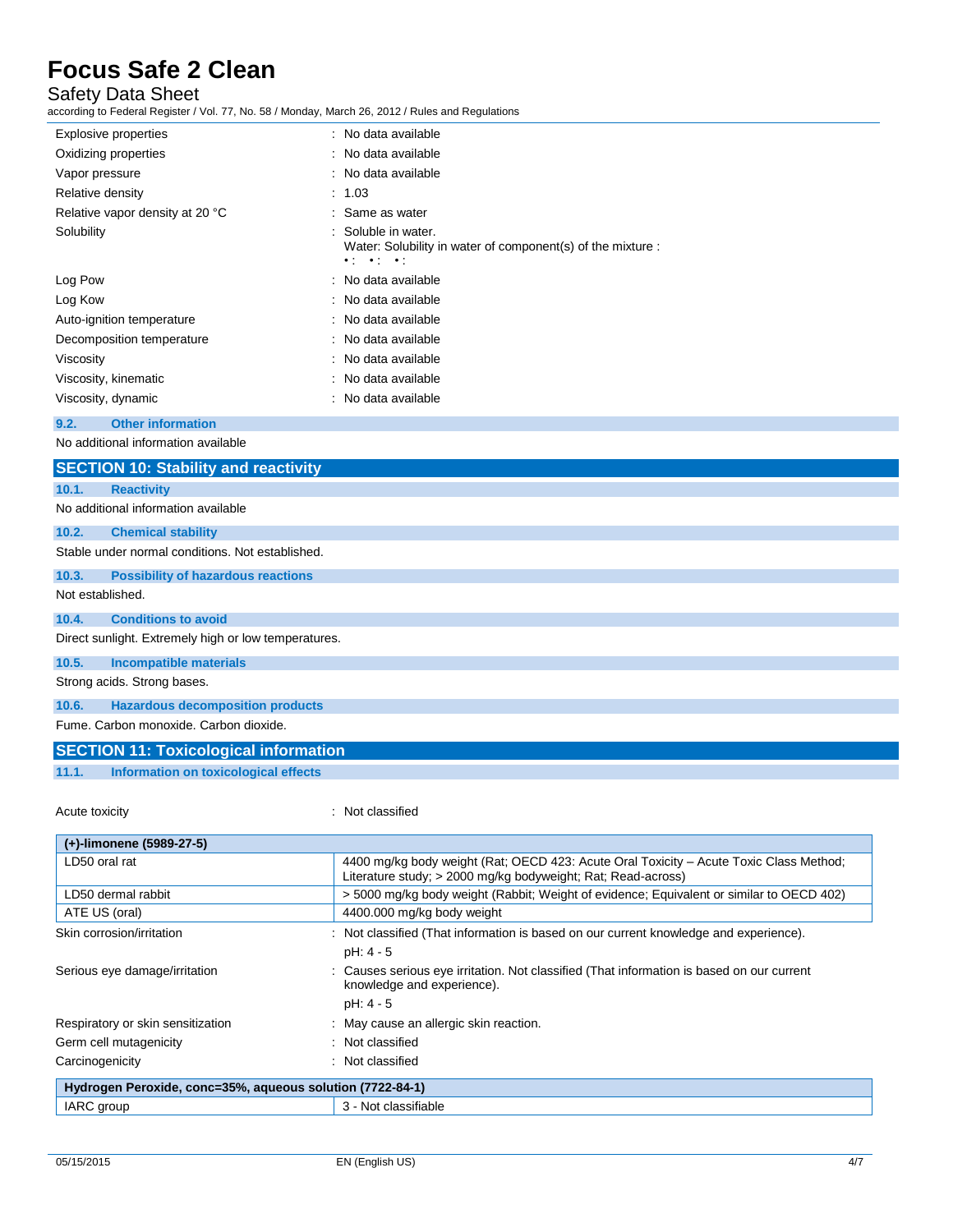## Safety Data Sheet

according to Federal Register / Vol. 77, No. 58 / Monday, March 26, 2012 / Rules and Regulations

| (+)-limonene (5989-27-5)                               |                                                                     |
|--------------------------------------------------------|---------------------------------------------------------------------|
| IARC group                                             | 3 - Not classifiable                                                |
| Reproductive toxicity                                  | : Not classified                                                    |
| Specific target organ toxicity (single exposure)       | : Not classified                                                    |
| Specific target organ toxicity (repeated<br>exposure)  | : Not classified                                                    |
| Aspiration hazard                                      | : Not classified                                                    |
| Potential Adverse human health effects and<br>symptoms | : Based on available data, the classification criteria are not met. |
| Symptoms/injuries after inhalation                     | : May cause an allergic skin reaction.                              |
| Symptoms/injuries after skin contact                   | Causes skin irritation.                                             |
| Symptoms/injuries after eye contact                    | : Causes serious eye damage.                                        |

## **SECTION 12: Ecological information**

### **12.1. Toxicity**

| Hydrogen Peroxide, conc=35%, aqueous solution (7722-84-1) |                                                |  |  |
|-----------------------------------------------------------|------------------------------------------------|--|--|
| LC50 fish 1                                               | 16.4 mg/l (96 h; Pimephales promelas)          |  |  |
| EC50 Daphnia 1                                            | 2.4 mg/l (48 h; Daphnia pulex; Solution >=50%) |  |  |
| EC50 other aquatic organisms 1                            | 2.5 mg/l (72 h; Chlorella vulgaris)            |  |  |
| $LC50$ fish 2                                             | 37.4 mg/l (96 h; Ictalurus punctatus)          |  |  |
| EC50 Daphnia 2                                            | 7.7 mg/l (24 h; Daphnia magna; Solution >=50%) |  |  |
| Threshold limit algae 1                                   | 0.1 mg/l (72 h; Chlorella vulgaris)            |  |  |
| (+)-limonene (5989-27-5)                                  |                                                |  |  |
| LC50 fish 1                                               | 720 µg/l (96 h; Pimephales promelas; Lethal)   |  |  |
| EC50 Daphnia 1                                            | 0.36 mg/l (48 h; Daphnia magna; GLP)           |  |  |
| LC50 fish 2                                               | 702 µg/l (96 h; Pimephales promelas)           |  |  |
| Threshold limit algae 1                                   | 150 mg/l (72 h; Desmodesmus subspicatus; GLP)  |  |  |
| Threshold limit algae 2                                   | 2.62 mg/l (72 h; Desmodesmus subspicatus)      |  |  |

### **12.2. Persistence and degradability**

| <b>Focus Safe 2 Clean</b>                                 |                                                                                                                    |  |
|-----------------------------------------------------------|--------------------------------------------------------------------------------------------------------------------|--|
| Persistence and degradability                             | Not established.                                                                                                   |  |
| Hydrogen Peroxide, conc=35%, aqueous solution (7722-84-1) |                                                                                                                    |  |
| Persistence and degradability                             | Biodegradability: not applicable. No (test)data on mobility of the components available.<br>Photolysis in the air. |  |
| Biochemical oxygen demand (BOD)                           | Not applicable                                                                                                     |  |
| Chemical oxygen demand (COD)                              | Not applicable                                                                                                     |  |
| ThOD                                                      | Not applicable                                                                                                     |  |
| BOD (% of ThOD)                                           | Not applicable                                                                                                     |  |
| (+)-limonene (5989-27-5)                                  |                                                                                                                    |  |
| Persistence and degradability                             | Readily biodegradable in water. Forming sediments in water. Adsorbs into the soil.                                 |  |
| <b>ThOD</b>                                               | 3.29 g $O_2$ /g substance                                                                                          |  |

### **12.3. Bioaccumulative potential**

| <b>Focus Safe 2 Clean</b>                                 |                                     |
|-----------------------------------------------------------|-------------------------------------|
| Bioaccumulative potential                                 | Not established.                    |
| Hydrogen Peroxide, conc=35%, aqueous solution (7722-84-1) |                                     |
| Log Pow                                                   | $-1.36$                             |
| Bioaccumulative potential                                 | Bioaccumulation: not applicable.    |
| (+)-limonene (5989-27-5)                                  |                                     |
| BCF fish 1                                                | 864.8 - 1022 (Pisces: Fresh weight) |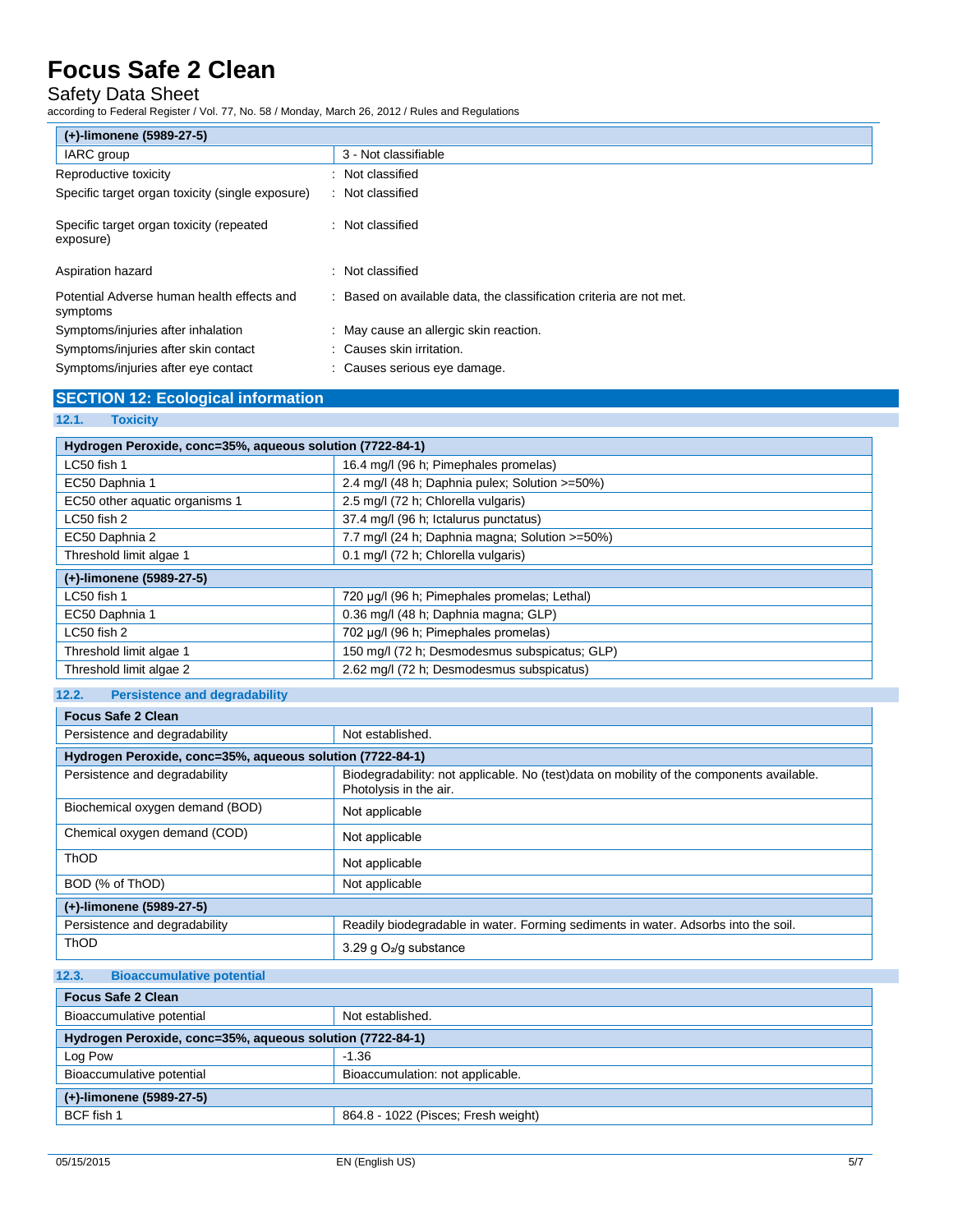### Safety Data Sheet

according to Federal Register / Vol. 77, No. 58 / Monday, March 26, 2012 / Rules and Regulations

| (+)-limonene (5989-27-5)                                                                                                      |                                                                                                                                                                                |
|-------------------------------------------------------------------------------------------------------------------------------|--------------------------------------------------------------------------------------------------------------------------------------------------------------------------------|
| Log Pow                                                                                                                       | 4.38 (Experimental value; OECD 117: Partition Coefficient (n-octanol/water), HPLC method;<br>$37^{\circ}$ C)                                                                   |
| Bioaccumulative potential                                                                                                     | Potential for bioaccumulation ( $4 \geq Log$ Kow $\leq 5$ ).                                                                                                                   |
| 12.4.<br><b>Mobility in soil</b>                                                                                              |                                                                                                                                                                                |
| No additional information available                                                                                           |                                                                                                                                                                                |
| 12.5.<br><b>Other adverse effects</b>                                                                                         |                                                                                                                                                                                |
| Effect on the global warming                                                                                                  | : No known ecological damage caused by this product.                                                                                                                           |
| Other information                                                                                                             | : Avoid release to the environment.                                                                                                                                            |
| <b>SECTION 13: Disposal considerations</b>                                                                                    |                                                                                                                                                                                |
| 13.1.<br><b>Waste treatment methods</b>                                                                                       |                                                                                                                                                                                |
| Waste disposal recommendations                                                                                                | Dispose in a safe manner in accordance with local/national regulations. Dispose of<br>contents/container in accordance with local/regional/national/international regulations. |
| Ecology - waste materials                                                                                                     | : Avoid release to the environment.                                                                                                                                            |
| <b>SECTION 14: Transport information</b>                                                                                      |                                                                                                                                                                                |
| <b>Department of Transportation (DOT)</b>                                                                                     |                                                                                                                                                                                |
| In accordance with DOT                                                                                                        |                                                                                                                                                                                |
| Not regulated for transport                                                                                                   |                                                                                                                                                                                |
| <b>Additional information</b>                                                                                                 |                                                                                                                                                                                |
| Other information                                                                                                             | : No supplementary information available.                                                                                                                                      |
|                                                                                                                               |                                                                                                                                                                                |
| <b>ADR</b><br>No additional information available                                                                             |                                                                                                                                                                                |
|                                                                                                                               |                                                                                                                                                                                |
| <b>Transport by sea</b><br>No additional information available                                                                |                                                                                                                                                                                |
| <b>Air transport</b>                                                                                                          |                                                                                                                                                                                |
| No additional information available                                                                                           |                                                                                                                                                                                |
| <b>SECTION 15: Regulatory information</b>                                                                                     |                                                                                                                                                                                |
| 15.1. US Federal regulations                                                                                                  |                                                                                                                                                                                |
| Hydrogen Peroxide, conc=35%, aqueous solution (7722-84-1)                                                                     |                                                                                                                                                                                |
| Listed on the United States TSCA (Toxic Substances Control Act) inventory<br>Not listed on the United States SARA Section 313 |                                                                                                                                                                                |
| (+)-limonene (5989-27-5)                                                                                                      |                                                                                                                                                                                |
| Listed on the United States TSCA (Toxic Substances Control Act) inventory                                                     |                                                                                                                                                                                |
| 15.2. International regulations                                                                                               |                                                                                                                                                                                |
| <b>CANADA</b><br>No additional information available                                                                          |                                                                                                                                                                                |
| <b>EU-Regulations</b><br>No additional information available                                                                  |                                                                                                                                                                                |
| Classification according to Regulation (EC) No. 1272/2008 [CLP]                                                               |                                                                                                                                                                                |
| No additional information available                                                                                           |                                                                                                                                                                                |
| Classification according to Directive 67/548/EEC [DSD] or 1999/45/EC [DPD]<br>Not classified                                  |                                                                                                                                                                                |
| <b>National regulations</b><br>No additional information available                                                            |                                                                                                                                                                                |